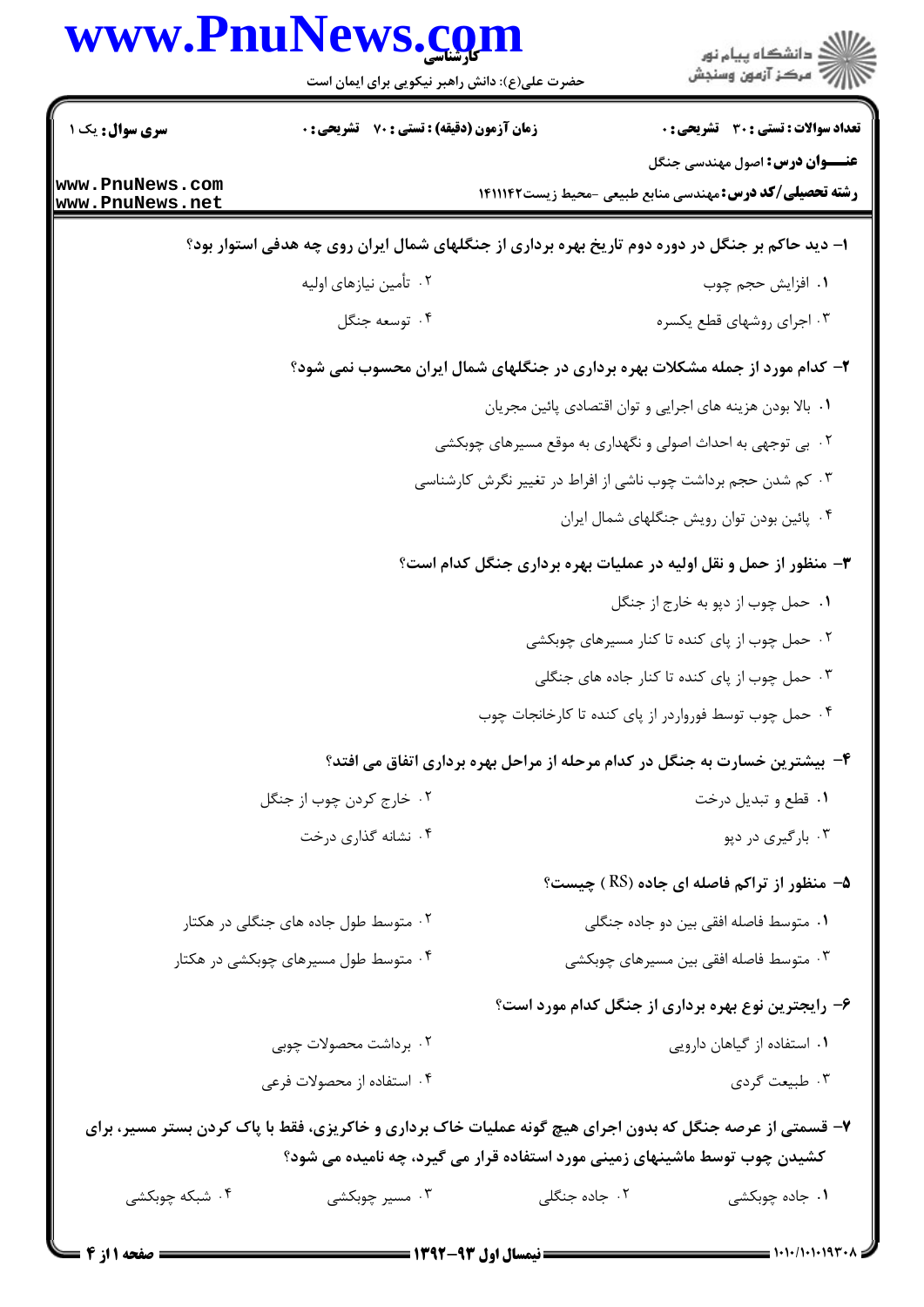|                                    | www.PnuNews.com                                                                                              |                                                                                 |                                                   |                                                      |  |
|------------------------------------|--------------------------------------------------------------------------------------------------------------|---------------------------------------------------------------------------------|---------------------------------------------------|------------------------------------------------------|--|
|                                    |                                                                                                              | حضرت علی(ع): دانش راهبر نیکویی برای ایمان است                                   |                                                   | ڪ دانشڪاه پيا <sub>م</sub> نور<br>۾ سرڪز آزمون وسنڊش |  |
| سری سوال: ۱ یک                     | زمان آزمون (دقیقه) : تستی : 70 گشریحی : 0                                                                    |                                                                                 |                                                   | <b>تعداد سوالات : تستی : 30 ٪ تشریحی : 0</b>         |  |
| www.PnuNews.com<br>www.PnuNews.net |                                                                                                              | <b>رشته تحصیلی/کد درس:</b> مهندسی منابع طبیعی -محیط زیست۱۴۱۱۱۴۲                 |                                                   | <b>عنـــوان درس:</b> اصول مهندسی جنگل                |  |
|                                    | ۸– در کدام محدوده از شیب زمین، مسیر چوبکشی در جهت عمود بر خطوط میزان و در جهت های دیگر فقط جاده چوبکشی       |                                                                                 |                                                   |                                                      |  |
|                                    |                                                                                                              |                                                                                 |                                                   | وجود دارد؟                                           |  |
| ۰۴ بالای ۵۰ درصد                   | ۰۳ - ۱۰ درصد                                                                                                 | ۰.۲ - ۳۰ درصد                                                                   |                                                   | ۰۹ - ۱۰ درصد                                         |  |
|                                    |                                                                                                              | ۹- برد مفید و عرض نوار برداشت در سیستم کابلی نیمه معلق به ترتیب چند متر است؟    |                                                   |                                                      |  |
|                                    | ۰۲ بیشتر از ۲۰۰ متر - حدود ۵۰ متر                                                                            | ۰۱ کمتر از ۲۰۰ متر - حدود ۱۲ متر                                                |                                                   |                                                      |  |
|                                    | ۰۴ بیشتر از ۳۰۰ متر - حدود ۵۰ متر                                                                            | ۰۳ کمتر از ۳۰۰ متر - حدود ۱۲ متر                                                |                                                   |                                                      |  |
|                                    | ∙۱- محصولات تولید شده از تنه درختان و گرده بینه هایی که دارای پیچیدگی الیاف هستند، دارای چه عیبی هستند؟      |                                                                                 |                                                   |                                                      |  |
| ۰۴ دواير نامنظم ساليانه            | ۰۳ همکشیدگی نامتقارن                                                                                         | ٢. گسيختگي الياف                                                                |                                                   | ٠١. برون چوب مضاعف                                   |  |
|                                    | ۱۱- بر طبق درجه بندی گرده بینه ها بر اساس نوع مصرف، گرده بینه ای که بیشتر در اره کشی و تولید تخته و چوب آلات |                                                                                 |                                                   |                                                      |  |
|                                    |                                                                                                              |                                                                                 | مصرف می شود، دارای چه درجه ای است؟                |                                                      |  |
| ۰۴ سه                              | ۰۳ چهار                                                                                                      |                                                                                 | ۰۲ یک                                             | ۰۱ دو                                                |  |
|                                    |                                                                                                              |                                                                                 | ۱۲– مهمترین اقدام پس از انداختن هر درخت کدام است؟ |                                                      |  |
|                                    | ۰۲ تبدیل و بینه بری                                                                                          |                                                                                 | ۰۱ کشیدن درخت به محل دپو                          |                                                      |  |
|                                    | ۰۴ سرشاخه زنی و پوست کنی                                                                                     |                                                                                 | ۰۳ درجه بندی تنه ها و سرشاخه ها                   |                                                      |  |
|                                    |                                                                                                              | ۱۳- در ارتباط با ویژگیها و خصوصیات تبرها کدام مورد صحیح می باشد؟                |                                                   |                                                      |  |
|                                    |                                                                                                              | ۰۱ علت نامساعد بودن تبر ایرانی برای ضربات افقی، وزن و طول زیاد دسته تبر است.    |                                                   |                                                      |  |
|                                    |                                                                                                              | ۰۲ طبق آزمایشات و تحقیقات، حداکثر وزن تبرهای سنگین ۲۵۰۰ گرم می باشد.            |                                                   |                                                      |  |
|                                    |                                                                                                              | ۰۳ دسته تبرهای سرشاخه زنی به منظور زدن ضربات دقیق کوتاهتر از تبرهای بن زنی است. |                                                   |                                                      |  |
|                                    | ۰۴ تبرها بر خلاف اره ها که خاصیت برندگی و شکافندگی دارند، تنها دارای خاصیت برندگی هستند.                     |                                                                                 |                                                   |                                                      |  |
|                                    |                                                                                                              | ۱۴- کدام مورد جزء کاربردهای گوه های بن بری محسوب می شود؟                        |                                                   |                                                      |  |
|                                    | ۰۲ شکافتن چوبهای استری                                                                                       |                                                                                 | ۰۱ تنظیم جهت انداختن درخت                         |                                                      |  |
|                                    | ۰۴ کمک به افزایش عمر مفید اره                                                                                |                                                                                 | ۰۳ جلوگیری از اتلاف چوب درخت                      |                                                      |  |
|                                    | ۱۵– حداقل و حداکثر سن مناسب برای قطع درختان بلوط به ترتیب چند سال تشخیص داده شده است؟                        |                                                                                 |                                                   |                                                      |  |
| ۰۴ بیست ــ هشتاد                   | ۰۳ هشتاد ــ دويست                                                                                            | ۰۲ چهل ــ هشتاد                                                                 |                                                   | ۰۱ بیست ــ دویست                                     |  |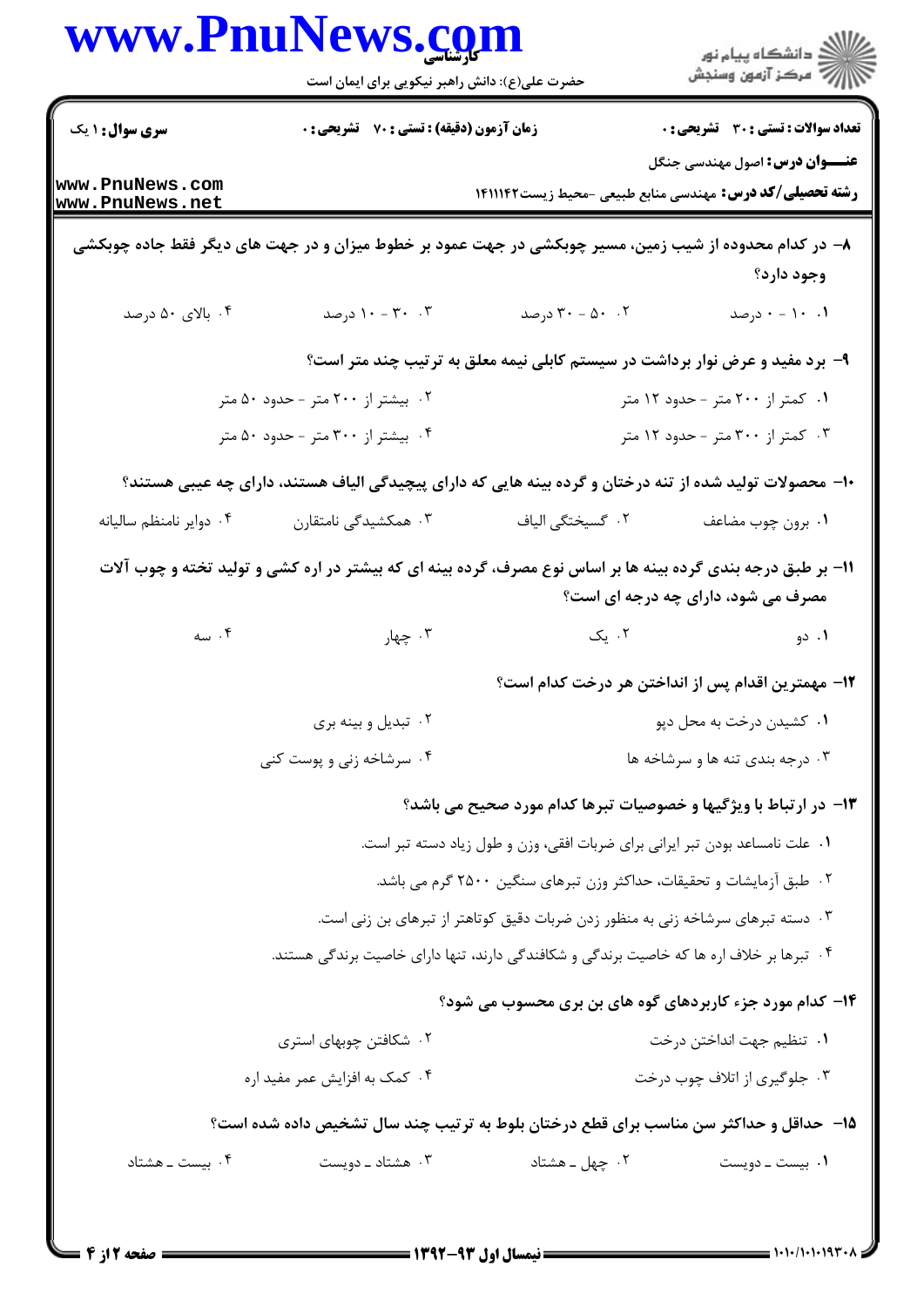